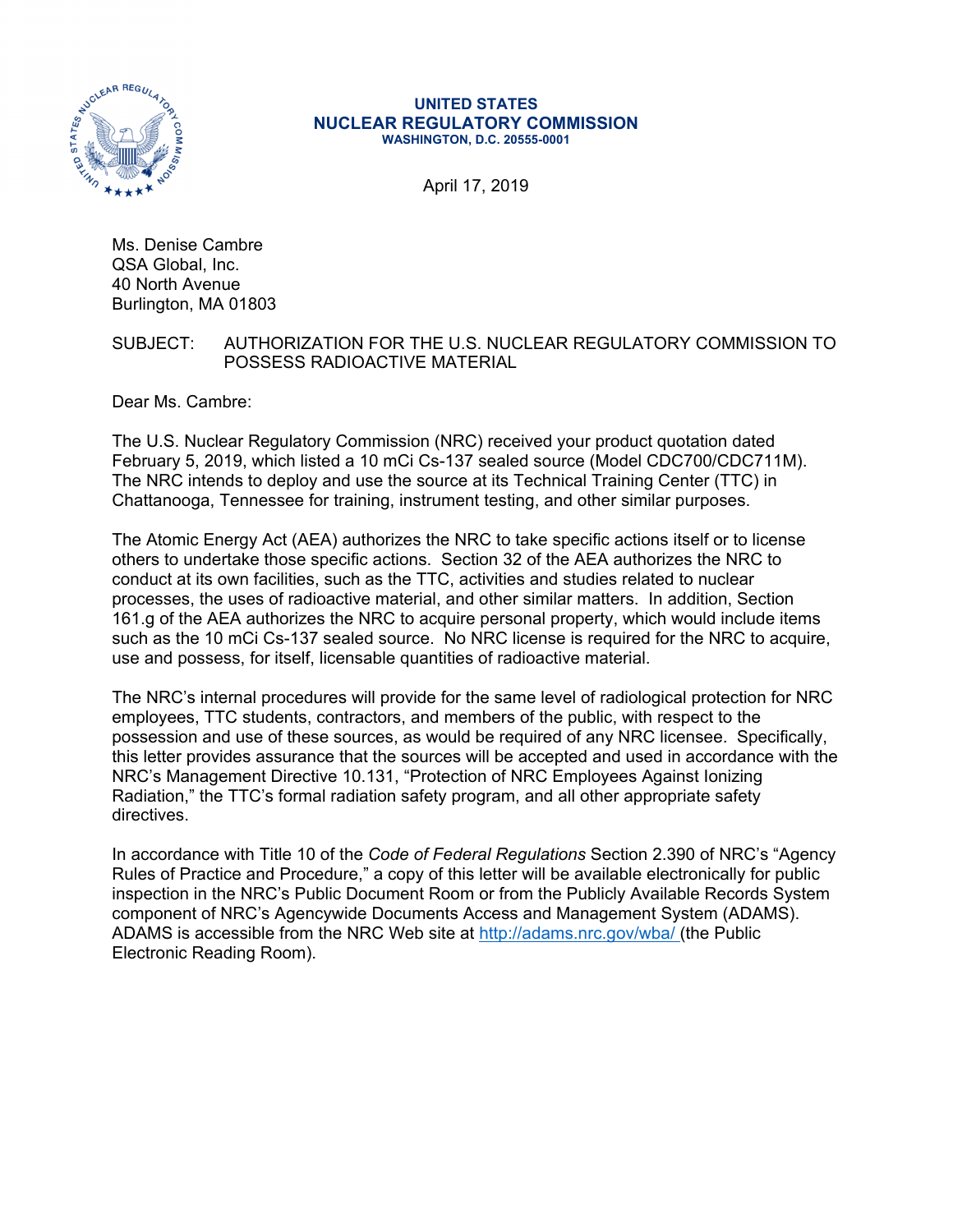# D. Cambre 2

If you have any questions, please contact, Mr. Richard Jervey of my staff, at (301) 415-6201 or by e-mail at Richard.Jervey@nrc.gov.

Sincerely,

*/RA J. Marcano for/*

Margie Kotzalas, Chief Fuel Facility Licensing and Oversight Branch Division of Fuel Cycle Safety, Safeguards, and Environmental Review Office of Nuclear Material Safety and Safeguards

cc:

N. Jeff Griffis, Sr. Health Physicist NRC Technical Training Center